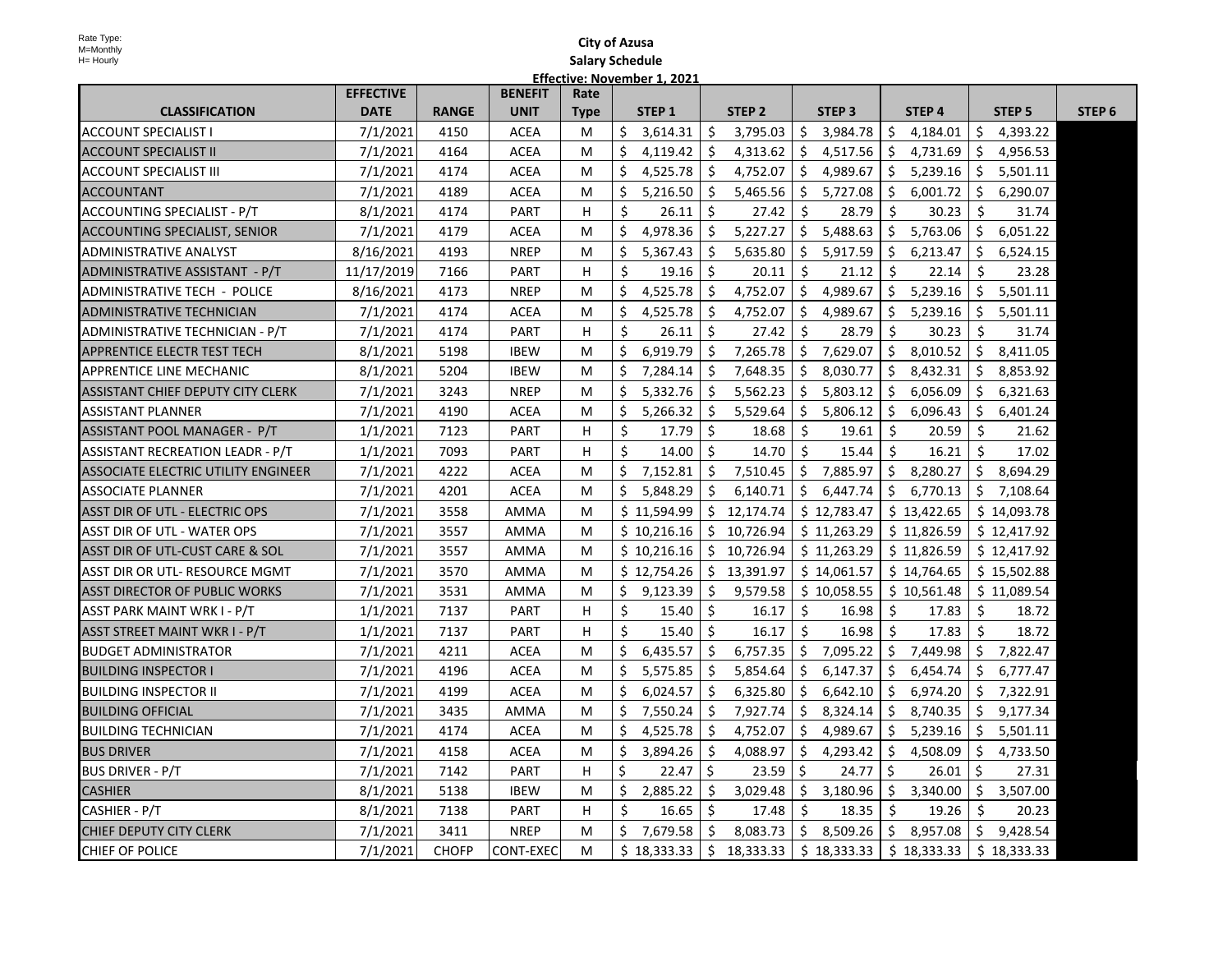|                                       |            |               |                  | UAC' IANACIIINCI' |                |               |             |     |             |         |             |     |             |
|---------------------------------------|------------|---------------|------------------|-------------------|----------------|---------------|-------------|-----|-------------|---------|-------------|-----|-------------|
| <b>CITY CLERK</b>                     | 7/1/1999   | 1102          | <b>ELECT</b>     | м                 | Ś.<br>3,090.26 | \$            | 3,090.26    | \$  | 3,090.26    | $\zeta$ | 3,090.26    | Ś.  | 3,090.26    |
| <b>CITY MANAGER</b>                   | 7/1/2021   | <b>CMGR</b>   | CONT-EXEC        | м                 | \$20,000.00    | \$            | 20,000.00   |     | \$20,000.00 |         | \$20,000.00 |     | \$20,000.00 |
| <b>CITY TREASURER</b>                 | 7/1/1999   | 1103          | <b>ELECT</b>     | М                 | \$<br>2,626.91 | Ŝ.            | 2,626.91    |     | \$2,626.91  |         | \$2,626.91  | \$  | 2,626.91    |
| COMMUNITY IMPROVEMENT INSPECTR        | 7/1/2021   | 4171          | <b>ACEA</b>      | м                 | \$<br>4,473.85 | \$            | 4,697.54    | \$  | 4,932.42    | \$      | 5,179.04    | \$  | 5,437.99    |
| <b>COMMUNITY IMPROVEMENT MGR</b>      | 7/1/2021   | 3370          | AMMA             | м                 | Ŝ.<br>6,852.27 | \$            | 7,194.88    | Ŝ.  | 7,554.63    | \$      | 7,932.38    | \$  | 8,328.99    |
| COMMUNITY RESOURCE SPEC P/T           | 7/1/2021   | 7142          | <b>PART</b>      | н                 | \$<br>22.47    | Ŝ.            | 23.59       | Ŝ.  | 24.77       | \$      | 26.01       | \$  | 27.31       |
| <b>COMMUNITY RESOURCE SPECIALIST</b>  | 7/1/2021   | 4158          | <b>ACEA</b>      | M                 | \$<br>3,894.26 | \$            | 4,088.97    | \$  | 4,293.42    | \$      | 4,508.09    | \$  | 4,733.50    |
| COMMUNITY SERVICE OFFICER - ADMIN     | 8/1/2021   | 9164          | <b>CAPP</b>      | м                 | \$<br>4,210.71 | \$            | 4,421.25    | \$  | 4,642.31    | -\$     | 4,874.43    | \$  | 5,118.14    |
| COMMUNITY SERVICE OFFICER - FIELD     | 8/1/2021   | 9170          | <b>CAPP</b>      | М                 | \$<br>4,421.25 | Ŝ.            | 4,642.31    | \$  | 4,874.43    | $\zeta$ | 5,118.15    | \$. | 5,374.05    |
| <b>COUNCILMEMBER</b>                  | 7/1/1999   | 1101          | <b>COUNCIL</b>   | M                 | \$<br>400.00   | Ŝ.            | 400.00      | Ŝ.  | 400.00      | Ŝ.      | 400.00      | Ś.  | 400.00      |
| <b>COURT LIAISON OFFICR</b>           | 8/1/2021   | 9192          | <b>CAPP</b>      | м                 | Ś.<br>5,541.90 | Ŝ.            | 5,819.00    | \$  | 6,109.94    | Ŝ.      | 6,415.44    | Ŝ.  | 6,736.21    |
| <b>CUST CARE OPERATIONS SUPERVSR</b>  | 8/1/2021   | 5203          | <b>IBEW</b>      | м                 | \$<br>6,596.71 | \$            | 6,926.55    | \$  | 7,272.87    | \$      | 7,636.52    | \$  | 8,018.34    |
| <b>CUSTODIAN - P/T</b>                | 1/1/2021   | 7120          | PART             | н                 | \$<br>14.14    | \$.           | 14.85       | -\$ | 15.59       | \$      | 16.37       | \$  | 17.19       |
| <b>CUSTOMER CARE LEAD</b>             | 8/1/2021   | 5180          | <b>IBEW</b>      | М                 | \$<br>5,319.61 | Ŝ.            | 5,585.59    | \$  | 5,864.87    | \$      | 6,158.11    | \$  | 6,466.02    |
| <b>CUSTOMER SERVICE REP I</b>         | 8/1/2021   | 5154          | <b>IBEW</b>      | м                 | \$<br>4,154.40 | Ŝ.            | 4,362.13    | \$  | 4,580.23    | -\$     | 4,809.24    | \$  | 5,049.70    |
| <b>CUSTOMER SERVICE REP I - P/T</b>   | 8/1/2020   | 5154          | <b>PART</b>      | н                 | Ŝ.<br>23.96    | Ŝ.            | 25.16       | Ŝ.  | 26.42       | Ŝ.      | 27.74       | Ŝ.  | 29.13       |
| <b>CUSTOMER SERVICE REP II</b>        | 8/1/2021   | 5164          | <b>IBEW</b>      | м                 | \$<br>4,574.33 | \$            | 4,803.04    | \$  | 5,043.19    | \$      | 5,295.35    | \$  | 5,560.12    |
| <b>CUSTOMER SERVICE REP III</b>       | 8/1/2021   | 5174          | <b>IBEW</b>      | M                 | \$<br>5,038.26 | \$            | 5,290.17    | \$  | 5,554.68    | Ŝ.      | 5,832.41    | \$  | 6,124.04    |
| DEPARTMENT INTERN - P/T               | 1/1/2021   | 7104          | PART             | H                 | \$<br>14.00    | Ŝ.            | 14.70       | Ŝ.  | 15.44       | Ŝ.      | 16.21       | \$  | 17.02       |
| DEPUTY CITY CLERK I - P/T             | 11/17/2019 | 7142          | <b>PART</b>      | H                 | \$<br>21.60    | Ŝ.            | 22.68       | \$  | 23.82       | Ŝ.      | 25.01       | Ś.  | 26.26       |
| <b>DEPUTY CITY CLERK II</b>           | 7/1/2021   | 4174          | <b>ACEA</b>      | м                 | Ś.<br>4,525.78 | Ŝ.            | 4,752.07    |     | \$4,989.67  | \$      | 5,239.16    | Ŝ.  | 5,501.11    |
| DEPUTY CITY MANAGER                   | 8/17/2020  | <b>DCMGR</b>  | CONT-EXEC        | м                 | \$13,333.33    | \$            | 13,333.33   |     | \$13,333.33 |         | \$13,333.33 |     | \$13,333.33 |
| DEVELOPMENT SERVICES ASSISTANT        | 7/1/2021   | 4174          | <b>ACEA</b>      | м                 | \$<br>4,525.78 | \$            | 4,752.07    |     | \$4,989.67  | \$      | 5,239.16    | \$  | 5,501.11    |
| DIRECTOR OF ADMINISTRATIVE SERVICES   | 7/1/2021   | <b>DIRFN</b>  | <b>CONT-EXEC</b> | м                 | \$16,250.00    | \$            | 16,250.00   |     | \$16,250.00 |         | \$16,250.00 |     | \$16,250.00 |
| DIRECTOR OF ECON & COMM DEV           | 7/1/2021   | <b>ECDDIR</b> | CONT-EXEC        | М                 | \$14,666.67    | \$            | 14,666.67   |     | \$14,666.67 |         | \$14,666.67 |     | \$14,666.67 |
| DIRECTOR OF IT & LIBRARY SVCS         | 7/1/2021   | <b>DITLB</b>  | CONT-EXEC        | M                 | \$15,000.00    | S.            | 15,000.00   |     | \$15,000.00 |         | \$15,000.00 |     | \$15,000.00 |
| DIRECTOR OF PUB WORKS/CITY ENG        | 7/1/2021   | <b>PWDCE</b>  | CONT-EXEC        | M                 | \$14,666.67    |               | \$14,666.67 |     | \$14,666.67 |         | \$14,666.67 |     | \$14,666.67 |
| DIRECTOR OF RECREATION & FAM SVCS     | 7/1/2021   | <b>DREC</b>   | CONT-EXEC        | М                 | \$13,333.33    | $\frac{1}{2}$ | 13,333.33   |     | \$13,333.33 |         | \$13,333.33 |     | \$13,333.33 |
| <b>DIRECTOR OF UTILITIES</b>          | 7/1/2021   | DUTIL         | CONT-EXEC        | М                 | \$17,916.67    | S.            | 17,916.67   |     | \$17,916.67 |         | \$17,916.67 |     | \$17,916.67 |
| ECONOMIC DEVELOPMENT SPECIALIST       | 7/1/2021   | 4190          | <b>ACEA</b>      | M                 | Ś.<br>5,266.32 | Ŝ.            | 5,529.64    |     | \$5,806.12  |         | \$6,096.43  |     | \$6,401.24  |
| <b>ELECTRIC CREW SUPERVISOR</b>       | 8/1/2021   | 5228          | <b>IBEW</b>      | M                 | \$10,135.77    | Ŝ.            | 10,642.56   |     | \$11,174.68 |         | \$11,733.42 |     | \$12,320.09 |
| ELECTRIC DISTRIBUTION SUPERVISOR      | 8/1/2021   | 5243          | <b>IBEW</b>      | м                 | \$11,098.67    | Ŝ.            | 11,653.60   |     | \$12,236.28 |         | \$12,848.10 |     | \$13,490.50 |
| ELECTRIC TROUBLESHOOTER               | 8/1/2021   | 5256          | <b>IBEW</b>      | м                 | \$<br>9,214.33 | -\$           | 9,675.05    |     | \$10,158.80 |         | \$10,666.74 |     | \$11,200.08 |
| ELECTRICAL ENGINEER                   | 7/1/2021   | 3448          | AMMA             | М                 | \$<br>7,834.23 | -S            | 8,225.92    | \$. | 8,637.23    | \$.     | 9,069.09    | \$  | 9,522.53    |
| ELECTRICAL TEST TECHNICIAN            | 8/1/2021   | 5213          | <b>IBEW</b>      | м                 | \$<br>7,957.62 | Ŝ.            | 8,355.50    | S.  | 8,773.28    | -\$     | 9,211.94    | \$  | 9,672.54    |
| <b>EMERGENCY SERVICES COORDINATOR</b> | 4/19/2021  | 3306          | <b>NREP</b>      | м                 | \$<br>5,668.64 | Ŝ.            | 5,959.08    | \$  | 6,377.21    | S.      | 6,731.51    | \$  | 7,085.79    |
| <b>ENGINEERING ASSISTANT</b>          | 7/1/2021   | 4186          | <b>ACEA</b>      | М                 | \$<br>5,070.00 | -\$           | 5,323.50    | \$  | 5,589.68    | S.      | 5,869.16    | \$  | 6,162.61    |
| <b>ENGINEERING ASSOCIATE</b>          | 7/1/2021   | 4222          | <b>ACEA</b>      | м                 | \$<br>7,152.81 | \$.           | 7,510.45    | \$  | 7,885.97    | -\$     | 8,280.27    | \$  | 8,694.29    |
| IENGINEERING TECHNICIAN               | 7/1/2021   | 4165          | <b>ACEA</b>      | M                 | \$<br>4,158.24 | \$            | 4,366.16    | \$  | 4,584.47    | \$      | 4,813.68    | \$  | 5,054.37    |
|                                       |            |               |                  |                   |                |               |             |     |             |         |             |     |             |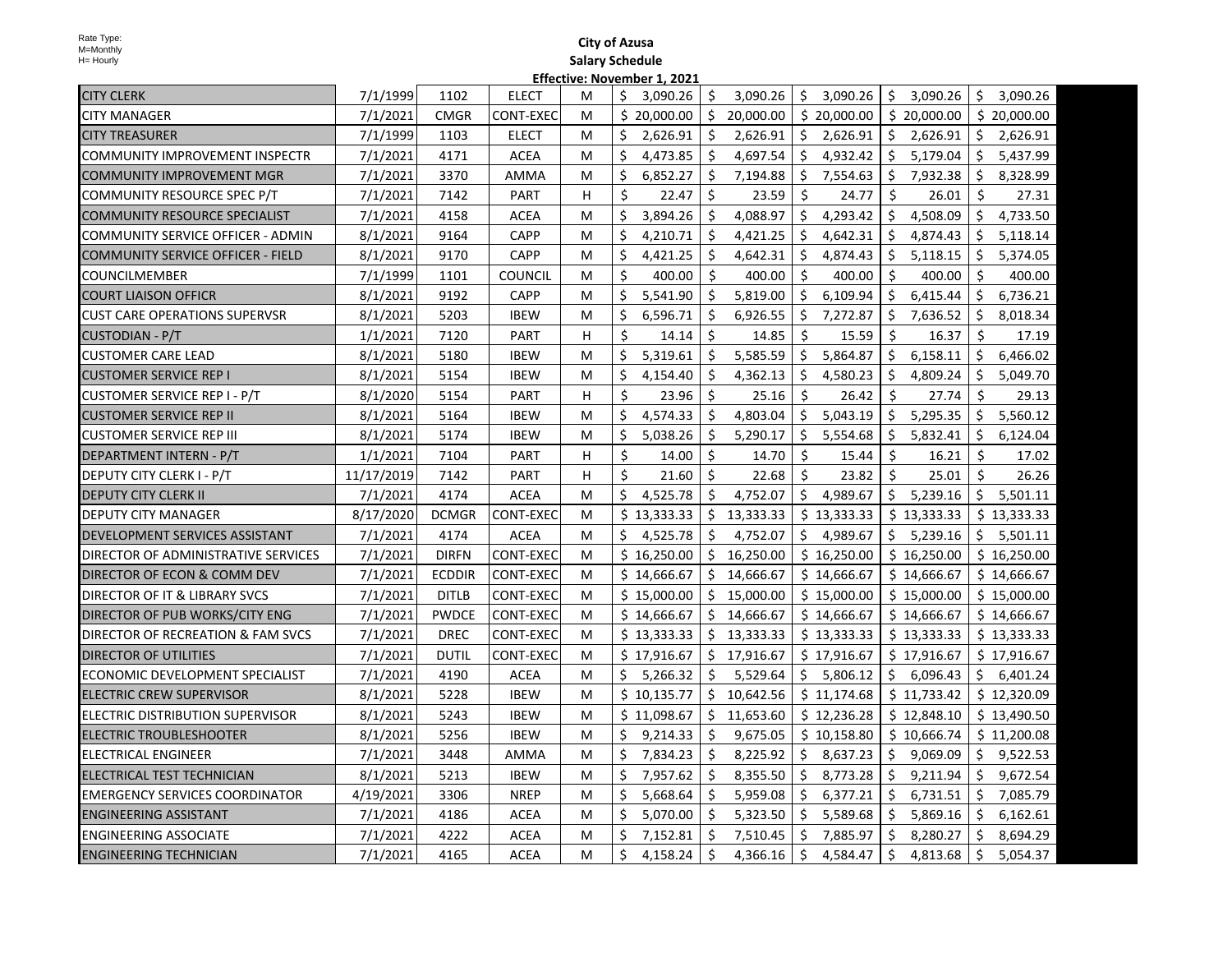| Rate Type: |
|------------|
| M=Monthly  |
| H= Hourly  |

| <b>ENVIRONMENTAL PROGRAMS MANAGER</b> | 7/1/2021 | 3213 | AMMA           | м |    | \$7,633.89 | Ŝ.                  | 8,016.35 |     | \$3,416.91  |                     | \$8,838.28  | Ŝ.      | 9,280.21    |
|---------------------------------------|----------|------|----------------|---|----|------------|---------------------|----------|-----|-------------|---------------------|-------------|---------|-------------|
| ENVIRONMENTAL PROGRAMS SPECIALIST     | 7/1/2021 | 3204 | AMMA           | м | Ś. | 6,740.46   | Ŝ.                  | 7,077.04 | \$  | 7,430.40    | $\ddot{\mathsf{S}}$ | 7,800.63    | Ŝ.      | 8,189.21    |
| <b>EXEC ASSISTANT ADMIN SVCS DEPT</b> | 7/1/2021 | 4179 | <b>NREP</b>    | М | \$ | 4,978.36   | Ŝ.                  | 5,227.27 | \$  | 5,488.63    | \$                  | 5,763.06    | \$      | 6,051.22    |
| EXEC ASSISTANT TO THE CITY MGR        | 7/1/2021 | 4187 | <b>NREP</b>    | м | Ś. | 5,179.94   | Ś                   | 5,438.94 | \$  | 5,710.88    | \$                  | 5,996.43    | Ŝ.      | 6,296.25    |
| FACILITIES MAINTENANCE FOREMAN        | 7/1/2021 | 8184 | SEIU           | м | \$ | 5,129.16   | \$                  | 5,385.61 | \$  | 5,654.89    | \$                  | 5,937.64    | Ŝ.      | 6,234.52    |
| FACILITIES MAINTENANCE WORKER - P/T   | 7/1/2021 | 8153 | PART           | н | \$ | 22.04      | Ŝ.                  | 23.15    | Ŝ.  | 24.30       | Ŝ.                  | 25.52       | \$      | 26.80       |
| <b>FAMILY SERVICES MANAGER</b>        | 7/1/2021 | 3365 | AMMA           | М | \$ | 6,708.88   | Ŝ.                  | 7,044.33 | \$  | 7,396.54    | \$                  | 7,766.37    | Ŝ.      | 8,154.68    |
| <b>FIELD SERVICE REPRESENTATIVE</b>   | 8/1/2021 | 5184 | <b>IBEW</b>    | м | Ś. | 6,105.80   | Ŝ.                  | 6,411.09 | Ŝ.  | 6,731.65    | Ŝ.                  | 7,068.23    | Ś.      | 7,421.64    |
| <b>FIELD SERVICE SUPERVISOR</b>       | 8/1/2021 | 5194 | <b>IBEW</b>    | м | Ś. | 6,716.32   | Ŝ.                  | 7,052.13 | \$  | 7,404.74    | Ŝ.                  | 7,774.98    |         | \$8,163.72  |
| <b>FINANCE MANAGER</b>                | 7/1/2021 | 3412 | AMMA           | М | \$ | 8,532.57   | \$                  | 8,959.19 |     | \$9,407.15  | S.                  | 9,877.51    |         | \$10,371.39 |
| HOME DELIVERED MEAL ASST - P/T        | 1/1/2021 | 7093 | <b>PART</b>    | H | \$ | 14.00      | \$                  | 14.70    | \$  | 15.44       | \$                  | 16.21       | \$      | 17.02       |
| HOME DELIVERED MEAL MGR - P/T         | 1/1/2021 | 7119 | <b>PART</b>    | H | Ŝ. | 15.40      | Ŝ.                  | 16.17    | Ŝ.  | 16.98       | -Ś                  | 17.83       | Ŝ.      | 18.72       |
| HUMAN RESOURCES MANAGER               | 7/1/2021 | 3412 | <b>NREP</b>    | м | Ś. | 8,532.57   | Ŝ.                  | 8,959.19 |     | \$9,407.15  | \$                  | 9,877.51    |         | \$10,371.39 |
| HUMAN RESOURCES SPECIALIST I          | 7/1/2021 | 4174 | <b>NREP</b>    | М | \$ | 4,525.78   | \$                  | 4,752.07 | \$  | 4,989.67    | \$                  | 5,239.16    | \$      | 5,501.11    |
| HUMAN RESOURCES SPECIALIST II         | 7/1/2021 | 4179 | <b>NREP</b>    | м | Ŝ  | 4,978.36   | Ŝ.                  | 5,227.27 | \$  | 5,488.64    | \$                  | 5,763.07    | Ŝ.      | 6,051.22    |
| HUMAN RESOURCES/RISK MGT ANALYST      | 7/1/2021 | 4192 | <b>NREP</b>    | м | \$ | 5,367.43   | \$                  | 5,635.80 |     | \$5,917.59  | \$                  | 6,213.47    | Ŝ.      | 6,524.15    |
| INFO TECH SYS & NETWORK MGR           | 7/1/2021 | 3531 | AMMA           | м | Ś. | 9,123.39   | Ŝ.                  | 9,579.58 |     | \$10,058.55 |                     | \$10,561.48 |         | \$11,089.54 |
| INFORMATION TECH ANALYST              | 7/1/2021 | 4188 | <b>ACEA</b>    | М | Ś. | 5,200.95   | Ŝ.                  | 5,461.00 |     | \$5,734.04  | \$                  | 6,020.75    | Ś.      | 6,321.79    |
| <b>INFORMATION TECH ANALYST P/T</b>   | 7/1/2021 | 4188 | <b>PART</b>    | н | \$ | 30.01      | Ŝ.                  | 31.51    | Ŝ.  | 33.08       | Ŝ.                  | 34.74       | Ś.      | 36.47       |
| <b>INSTRUCTOR GUARD - P/T</b>         | 1/1/2021 | 7109 | PART           | н | \$ | 15.40      | Ś.                  | 16.17    | Ŝ.  | 16.98       | Ŝ.                  | 17.83       | Ś.      | 18.72       |
| JAIL, FLEET & FACILITIES COORD        | 8/1/2021 | 9163 | <b>CAPP</b>    | м | \$ | 4,210.71   | Ŝ.                  | 4,421.25 |     | \$4,642.31  | \$                  | 4,874.43    | Ś.      | 5,118.14    |
| <b>JUNIOR ACCOUNTANT</b>              | 7/1/2021 | 4179 | ACEA           | м | \$ | 4,978.36   | \$                  | 5,227.27 | \$  | 5,488.63    | \$                  | 5,763.06    | \$      | 6,051.22    |
| LIBRARIAN                             | 7/1/2021 | 4175 | <b>ACEA</b>    | м | \$ | 5,227.27   | Ŝ.                  | 5,488.63 | Ş.  | 5,763.06    | Ŝ.                  | 6,051.22    | \$      | 6,353.78    |
| LIBRARIAN - P/T                       | 7/1/2021 | 4175 | <b>PART</b>    | н | \$ | 30.16      | \$                  | 31.67    | \$  | 33.25       | S.                  | 34.91       | \$      | 36.66       |
| LIBRARY AIDE - P/T                    | 1/1/2021 | 7105 | <b>PART</b>    | н | \$ | 14.70      | Ŝ.                  | 15.44    | Ŝ.  | 16.21       | Ŝ.                  | 17.02       | Ś.      | 17.87       |
| LIBRARY ASSISTANT III                 | 7/1/2021 | 4150 | <b>ACEA</b>    | М | \$ | 3,614.31   | \$                  | 3,795.03 | \$. | 3,984.78    | \$                  | 4,184.01    | \$      | 4,393.22    |
| LIBRARY BOOKMOBILE DRIVER - P/T       | 1/1/2021 | 7116 | <b>PART</b>    | H | \$ | 16.17      | Ŝ.                  | 16.98    | \$  | 17.83       | Ŝ.                  | 18.72       | Ŝ.      | 19.65       |
| <b>LIBRARY CIRCULATION SUPERVISOR</b> | 7/1/2021 | 4166 | <b>ACEA</b>    | М | \$ | 4,214.50   | Ŝ.                  | 4,425.22 |     | \$4,646.49  | \$                  | 4,878.82    | Ŝ.      | 5,122.75    |
| LIBRARY PAGE - P/T                    | 1/1/2021 | 7099 | <b>PART</b>    | н | \$ | 14.00      | Ŝ.                  | 14.70    | Ś.  | 15.44       | Ŝ.                  | 16.21       | Ŝ.      | 17.02       |
| LIBRARY SERVICES MANAGER              | 7/1/2021 | 3348 | AMMA           | м | Ś. | 6,899.48   | Ŝ.                  | 7,244.46 |     | \$7,606.68  | Ŝ.                  | 7,987.02    | S.      | 8,386.37    |
| LIFEGUARD - P/T                       | 1/1/2021 | 7105 | <b>PART</b>    | H | \$ | 14.00      | Ŝ.                  | 14.70    | Ŝ.  | 15.44       | Ŝ.                  | 16.21       | Ś.      | 17.02       |
| LINE MECHANIC                         | 8/1/2021 | 5218 | <b>IBEW</b>    | м | \$ | 8,376.85   | \$                  | 8,795.69 | \$  | 9,235.48    | \$                  | 9,697.25    |         | \$10,182.11 |
| LIT SRV & ADLT ED COORD               | 7/1/2021 | 4321 | ACEA           | м | \$ | 4,568.70   | \$                  | 4,797.17 | \$  | 5,036.99    | \$                  | 5,288.84    | \$.     | 5,553.28    |
| LIT SRV & ADLT ED COORD - P/T         | 7/1/2021 | 4321 | PART           | H | Ś. | 26.36      | Ŝ.                  | 27.68    | Ŝ.  | 29.06       | -Ś                  | 30.51       | Ŝ.      | 32.04       |
| LITERACY PROGRAM ASSISTANT            | 7/1/2021 | 4320 | <b>ACEA</b>    | м | Ś. | 3,004.44   | Ŝ.                  | 3,154.65 | \$  | 3,312.39    | \$                  | 3,478.02    | Ŝ.      | 3,651.93    |
| LITERACY PROGRAM ASST - P/T           | 7/1/2021 | 4320 | PART           | н | \$ | 17.33      | Ŝ.                  | 18.20    | Ŝ.  | 19.11       | Ŝ.                  | 20.07       | Ś.      | 21.07       |
| <b>MANAGEMENT ANALYST</b>             | 7/1/2021 | 3295 | <b>NREP</b>    | М | \$ | 5,153.30   | \$                  | 5,475.39 | \$  | 5,797.46    | \$                  | 6,119.54    | Ŝ.      | 6,441.65    |
| MANAGEMENT INTERN - P/T               | 1/1/2021 | 7108 | <b>PART</b>    | H | Ś. | 15.97      | Ŝ.                  | 16.77    | Ś.  | 17.61       | -Ś                  | 18.49       | Ŝ.      | 19.41       |
| <b>MAYOR</b>                          | 7/1/1999 | 1101 | <b>COUNCIL</b> | м | \$ | 400.00     | $\ddot{\mathsf{s}}$ | 400.00   | \$  | 400.00      | \$                  | 400.00      | $\zeta$ | 400.00      |
|                                       |          |      |                |   |    |            |                     |          |     |             |                     |             |         |             |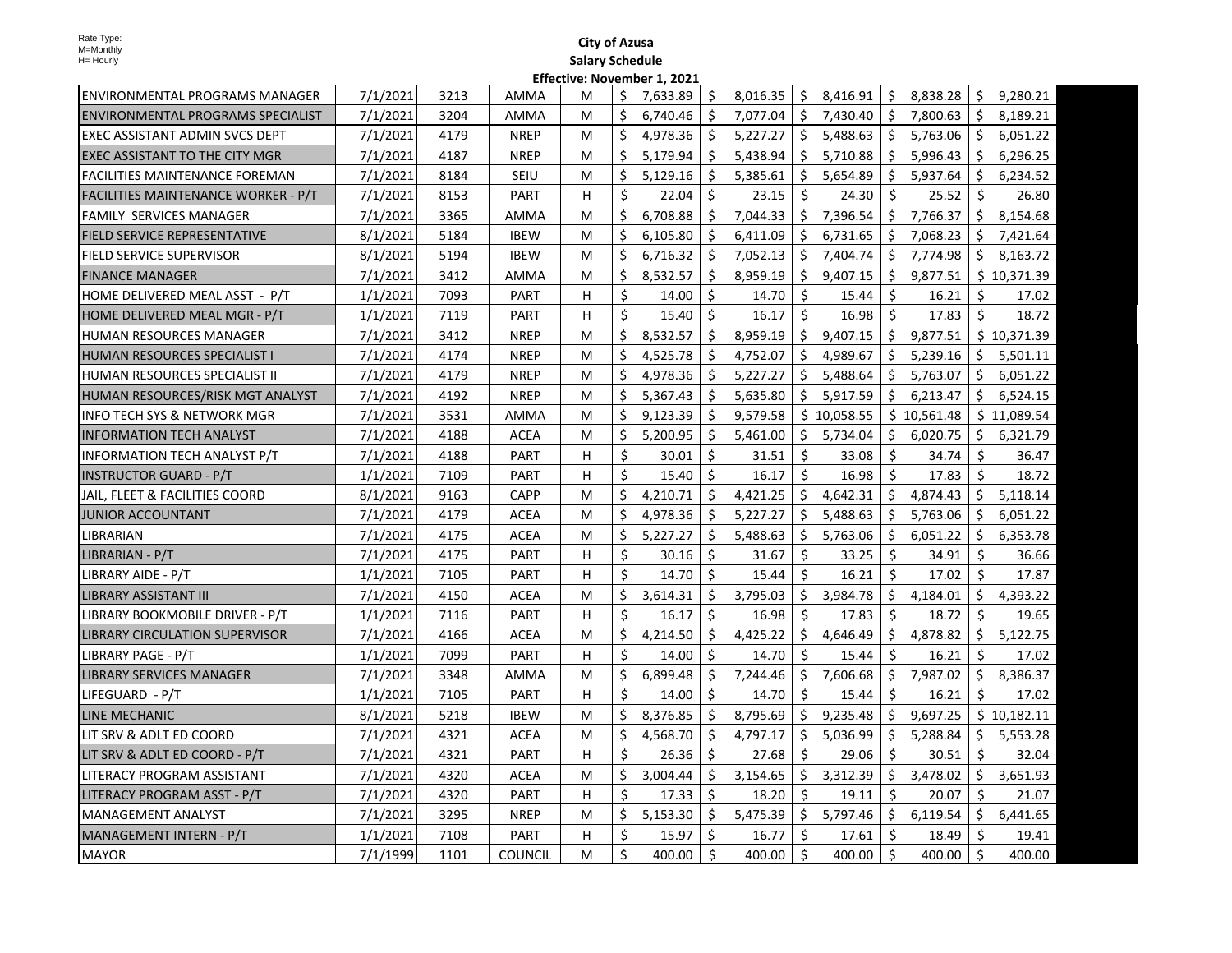| <b>METER READER</b>                     | 8/1/2021   | 5179  | <b>IBEW</b> | м |    | 5,288.16    | \$   |             |                    | $5,552.57$   \$ $5,830.20$ |     | $\frac{1}{2}$ 6,121.71 $\frac{1}{2}$          |     | 6,427.79    |            |
|-----------------------------------------|------------|-------|-------------|---|----|-------------|------|-------------|--------------------|----------------------------|-----|-----------------------------------------------|-----|-------------|------------|
| METER READER - P/T                      | 8/1/2020   | 5179  | PART        | H | \$ | 30.50       | \$   | 32.03       | Ŝ.                 | 33.63                      | \$  | 35.31                                         | -\$ | 37.08       |            |
| NEIGHBORHOOD SVCS COORDINATOR           | 7/1/2021   | 3210  | AMMA        | М | \$ | 6,075.28    | \$   | 6,378.53    | $\ddot{\varsigma}$ | 6,698.59                   |     | $\frac{1}{2}$ 7,032.62 $\frac{1}{2}$ 7,383.40 |     |             |            |
| OFC SP I/WTR DRGHT TECH - P/T           | 11/17/2019 | 4133  | PART        | H | Ŝ. | 17.82       | Ŝ.   | 18.71       | Ŝ.                 | 19.64                      | Ŝ.  | 20.63                                         | Ŝ.  | 21.66       |            |
| <b>OFFICE SPECIALIST I</b>              | 7/1/2021   | 4133  | <b>ACEA</b> | м | S  | 3,088.34    | \$   | 3,242.76    | \$                 | 3,404.90                   | \$  | 3,575.15                                      | \$  | 3,753.90    |            |
| OFFICE SPECIALIST I - P/T               | 7/1/2021   | 4133  | <b>PART</b> | H | Ś. | 17.82       | \$   | 18.71       | Ŝ.                 | 19.64                      | Ŝ.  | 20.63                                         | Ŝ.  | 21.66       |            |
| <b>OFFICE SPECIALIST II</b>             | 7/1/2021   | 4143  | <b>ACEA</b> | М | \$ | 3,386.88    | \$   | 3,556.23    | \$                 | 3,734.04                   | \$  | 3,920.74                                      | \$  | 4,116.78    |            |
| OFFICE SPECIALIST II - P/T              | 7/1/2021   | 4143  | PART        | М | Ŝ. | 19.54       | Ŝ.   | 20.52       | Ŝ.                 | 21.54                      | Ŝ.  | 22.62                                         | Ŝ.  | 23.75       |            |
| PARK AMBASSADOR - P/T                   | 1/1/2021   | 7113  | <b>PART</b> | М | Ś. | 14.00       | Ś.   | 14.70       | Ŝ.                 | 15.44                      | Ŝ.  | 16.21                                         | Ŝ.  | 17.02       |            |
| PARK MAINT CREW SUPERVISOR              | 7/1/2021   | 8205  | <b>SEIU</b> | м | Ś. | 4,974.70    | \$   | 5,223.44    | \$                 | 5,484.62                   |     | \$5,758.84                                    | \$  | 6,046.79    |            |
| <b>PARK MAINT SUPERVISOR</b>            | 7/1/2021   | 8206  | <b>SEIU</b> | М | \$ | 5,575.85    | \$   | 5,854.64    | \$                 | 6,147.37                   | \$  | 6,454.74                                      | \$  | 6,777.47    |            |
| PARK MAINT WORKER I                     | 7/1/2021   | 8207  | <b>SEIU</b> | М | S  | 3,716.68    | \$.  | 3,902.52    | \$                 | 4,097.64                   | \$  | 4,302.52                                      | \$  | 4,517.65    |            |
| PARK MAINT WORKER II                    | 7/1/2021   | 8208  | <b>SEIU</b> | М | S  | 4,080.94    | \$   | 4,284.99    | \$                 | 4,499.24                   | \$  | 4,724.20                                      | S.  | 4,960.40    |            |
| <b>PARK MAINT WORKER III</b>            | 7/1/2021   | 8209  | SEIU        | M | S  | 4,525.78    | - \$ | 4,752.07    | \$                 | 4,989.67                   | S.  | 5,239.16                                      | S.  | 5,501.11    |            |
| <b>PAYROLL SPECIALIST</b>               | 7/1/2021   | 4174  | <b>ACEA</b> | М | S  | 4,525.78    | \$.  | 4,752.07    | \$                 | 4,989.67                   | \$  | 5,239.16                                      | \$. | 5,501.11    |            |
| PLANNING MANAGER                        | 7/1/2021   | 3436  | AMMA        | М |    | 7,927.75    | \$   | 8,324.14    | \$                 | 8,740.35                   | \$  | 9,177.34                                      | \$  | 9,636.21    |            |
| <b>PLANNING TECHNICIAN</b>              | 7/1/2021   | 4165  | <b>ACEA</b> | М |    | 4,158.24    | Ŝ.   | 4,366.16    | Ŝ.                 | 4,584.47                   | Ŝ.  | 4,813.68                                      | S.  | 5,054.37    |            |
| POLICE ADMINISTRATIVE SVC MGR/COR       | 7/1/2021   | 3412  | AMMA        | М | \$ | 8,532.57    | \$.  | 8,959.19    | \$                 | 9,407.15                   | S.  | 9,877.51                                      |     | \$10,371.39 |            |
| POLICE AIDE - P/T                       | 1/1/2021   | 7080  | PART        | H | Ś. | 14.11       | Ŝ.   | 14.81       | Ŝ.                 | 15.55                      | Ŝ.  | 16.33                                         | Ŝ.  | 17.14       |            |
| POLICE CAPTAIN                          | 8/1/2021   | 3482  | APEA        | M |    | \$12,641.82 |      | \$13,273.92 |                    | \$13,937.62                |     | \$14,634.50                                   |     | \$15,366.22 |            |
| POLICE COMMUNICATION SUPRVISOR          | 8/1/2021   | 9195  | <b>NREP</b> | М | S  | 6,389.45    | Ŝ.   | 6,708.88    | \$                 | 7,044.32                   |     | \$7,396.53                                    |     | \$7,766.37  |            |
| POLICE DEPT INFO SYS MANAGER            | 7/1/2021   | 3345  | AMMA        | м | Ŝ  | 7,570.89    | Ŝ.   | 7,949.42    | \$                 | 8,346.89                   | \$  | 8,764.25                                      | \$  | 9,202.44    |            |
| <b>POLICE DISPATCHER</b>                | 8/1/2021   | 9166  | CAPP        | М | \$ | 4,747.72    | \$.  | 4,985.11    | \$                 | 5,234.36                   | \$  | 5,496.08                                      |     | \$5,770.89  |            |
| POLICE DISPATCHER - P/T                 | 8/1/2021   | 9166  | PART        | н | \$ | 27.39       | \$   | 28.76       | Ŝ.                 | 30.20                      | \$  | 31.71                                         | Ŝ.  | 33.29       |            |
| POLICE LIEUTENANT                       | 8/1/2021   | 3423  | APMA        | M |    | \$10,650.72 |      | \$11,183.28 |                    | \$11,742.43                |     | \$12,329.55                                   |     | \$12,946.03 |            |
| POLICE OFFICER                          | 8/1/2021   | 6101  | <b>APOA</b> | M | Ś  | 6,724.98    | \$   | 7,063.54    |                    | \$7,419.93                 |     | \$7,794.99                                    |     | \$8,189.77  | \$8,599.26 |
| POLICE OFFICER CORPORAL                 | 8/1/2021   | 6106  | <b>APOA</b> | M | Ś  | 7,237.78    | \$   | 7,599.66    | \$                 | 7,979.65                   | \$  | 8,378.63                                      | \$  | 8,797.57    | \$9,237.45 |
| POLICE OFFICER RESERVE - LEVEL I - P/T  | 8/1/2021   | 6101R | PART        | н | \$ | 38.80       | Ŝ.   | 40.75       | Ŝ.                 | 42.81                      | Ŝ.  | 44.97                                         | -\$ | 47.25       |            |
| POLICE OFFICER RESERVE - LEVEL II - P/T | 8/1/2021   | 6184R | PART        | H | Ś. | 31.68       | Ŝ.   | 33.26       | Ŝ.                 | 34.92                      | Ŝ.  | 36.67                                         | Ŝ.  | 38.50       |            |
| POLICE OFFICER TRAINEE                  | 8/1/2021   | 6184  | <b>NREP</b> | М | Ś. | 5,490.84    | Ŝ.   | 5,765.38    | Ŝ.                 | 6,053.65                   | Ŝ.  | 6,356.33                                      | Ŝ.  | 6,674.15    |            |
| POLICE RECORDS SPECIALIST I             | 8/1/2021   | 9140  | <b>CAPP</b> | М | \$ | 3,357.14    | \$   | 3,525.00    | \$                 | 3,701.25                   | \$. | 3,886.31                                      | \$. | 4,080.63    |            |
| POLICE RECORDS SPECIALIST I - P/T       | 8/1/2021   | 7140  | PART        | н | \$ | 19.37       | \$   | 20.34       | Ŝ.                 | 21.35                      | Ŝ.  | 22.42                                         | -\$ | 23.54       |            |
| POLICE RECORDS SPECIALIST II            | 8/1/2021   | 9150  | CAPP        | М | Ś. | 3,688.18    | \$   | 3,872.60    | \$                 | 4,066.22                   | \$  | 4,269.53                                      | \$  | 4,483.01    |            |
| POLICE RECORDS SPECIALIST III           | 8/1/2021   | 9160  | CAPP        | M | S  | 4,025.01    | \$   | 4,226.26    | \$                 | 4,437.58                   | \$  | 4,659.45                                      | \$  | 4,892.42    |            |
| POLICE RECORDS SUPERVISOR               | 8/1/2021   | 9165  | <b>CAPP</b> | M | S  | 5,028.69    | \$   | 5,280.12    | \$                 | 5,544.14                   | \$  | 5,821.34                                      | \$  | 6,112.40    |            |
| <b>POLICE SERGEANT</b>                  | 8/1/2021   | 3416  | APMA        | М | S  | 8,924.69    | \$.  | 9,370.93    | \$                 | 9,839.48                   |     | \$10,331.46                                   |     | \$10,848.03 |            |
| POLICE SERGEANT- RESERVE / P/T          | 8/1/2021   | 7175  | PART        | H | \$ | 51.49       | \$   | 54.06       | Ŝ.                 | 56.77                      | Ŝ.  | 59.60                                         | -\$ | 62.58       |            |
| POOL MANAGER - P/T                      | 1/1/2021   | 7143  | <b>PART</b> | H | Ś  | 18.63       | \$   | 19.57       | Ŝ.                 | 20.54                      | Ŝ.  | 21.57                                         | Ŝ.  | 22.65       |            |
| <b>POWER RESOURCES SCHEDULER</b>        | 7/1/2021   | 3430  | AMMA        | м | \$ | 7,529.92    | \$   | 7,907.07    | \$                 | 8,302.42                   |     | \$8,717.54                                    |     | 9,153.41    |            |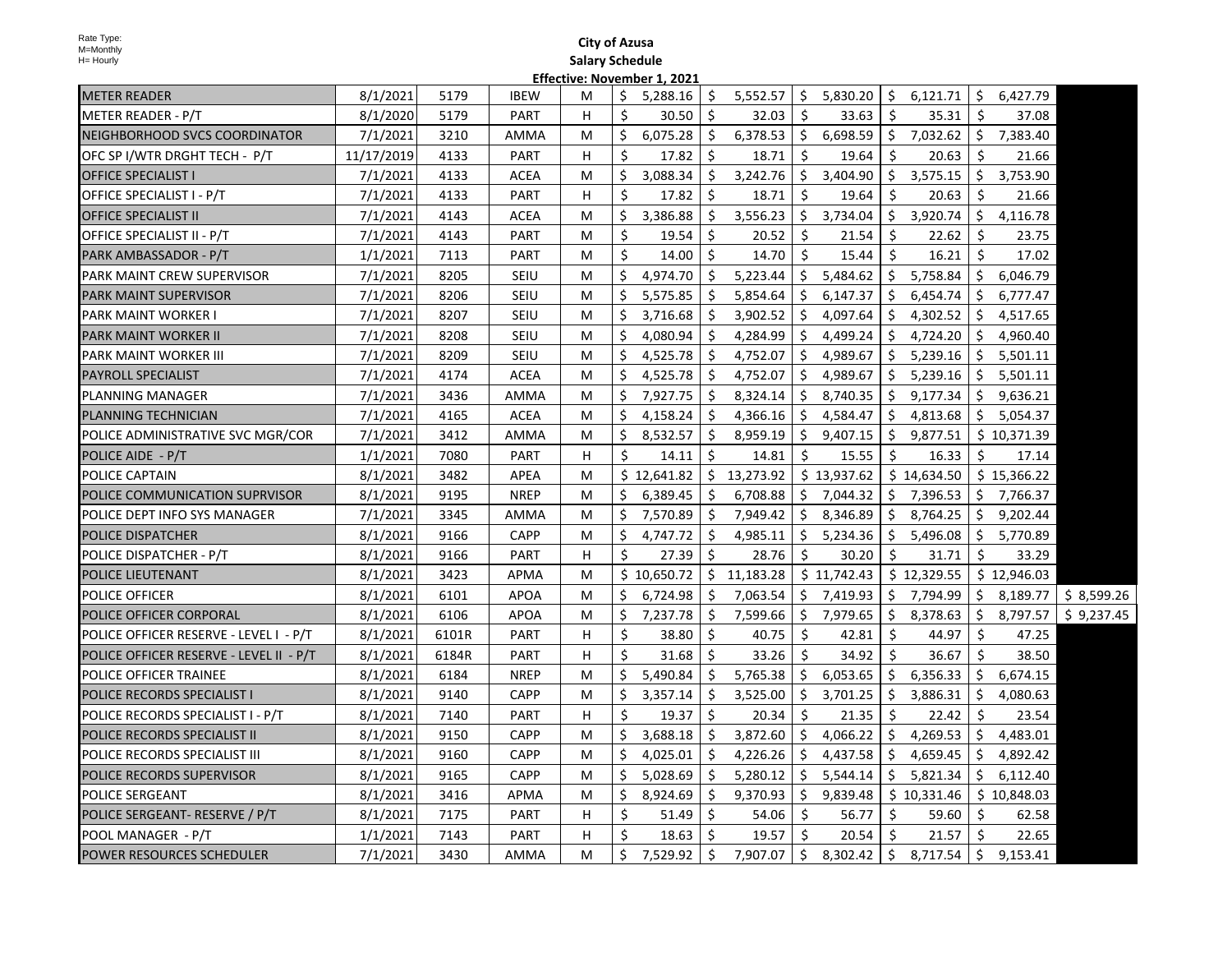| PRINCIPAL CIVIL ENGINEER              | 7/1/2021   | 3531 | AMMA        | м  | Ś. | 9,123.39 | Ŝ.  | 9,579.55  |     | \$10,058.54   |                     | \$10,561.46 |     | \$11,089.53 |
|---------------------------------------|------------|------|-------------|----|----|----------|-----|-----------|-----|---------------|---------------------|-------------|-----|-------------|
| PROP, EVID & CRIME SCENE TECH         | 8/1/2021   | 9191 | <b>CAPP</b> | M  | \$ | 5,582.13 | Ŝ.  | 5,861.23  | \$  | 6,154.29      | \$                  | 6,462.01    | S.  | 6,785.11    |
| PUBLIC WORKS INSPECTOR                | 7/1/2021   | 8203 | SEIU        | M  | \$ | 5,514.90 | \$  | 5,790.65  | \$  | $6,080.18$ \$ |                     | 6,384.19    | \$  | 6,703.40    |
| PUBLIC WORKS PROJECT MANAGER          | 7/1/2021   | 4222 | <b>ACEA</b> | M  | Ś. | 7,152.81 | \$. | 7,510.45  |     | \$7,885.97    | S.                  | 8,280.27    | \$  | 8,694.29    |
| PUBLIC WORKS SUPERINTENDENT           | 7/1/2021   | 3435 | AMMA        | M  | \$ | 7,550.24 | \$  | 7,927.74  | \$  | 8,324.14      | \$                  | 8,740.35    | \$  | 9,177.34    |
| PUBLIC WORKS SUPERVISOR               | 7/1/2021   | 8204 | <b>SEIU</b> | M  | Ś. | 6,041.90 | \$  | 6,344.00  | Ŝ.  | 6,661.20      | Ŝ.                  | 6,994.26    | Ŝ.  | 7,343.97    |
| PURCHASING AGENT                      | 8/1/2021   | 5187 | <b>IBEW</b> | M  | Ś. | 5,781.27 | Ŝ.  | 6,070.33  | Ś.  | 6,373.85      | Ŝ.                  | 6,692.54    | Ŝ.  | 7,027.17    |
| <b>REC SUPER- PARKS OPERATIONS</b>    | 7/1/2021   | 3365 | AMMA        | М  | Ś. | 6,708.88 | Ŝ.  | 7,044.32  | Ś.  | 7,396.53      | Ŝ.                  | 7,766.37    | Ŝ.  | 8,154.68    |
| <b>REC SUPER- PROGRAMS &amp; SVCS</b> | 7/1/2021   | 3365 | AMMA        | M  | Ś. | 6,708.88 | Ŝ.  | 7,044.32  | Ŝ.  | 7,396.53      | Ŝ.                  | 7,766.37    | Ŝ.  | 8,154.68    |
| <b>RECEPTIONIST - P/T</b>             | 11/17/2019 | 7180 | PART        | H  | \$ | 18.79    | \$  | 19.73     | \$  | 20.71         | \$                  | 21.75       | \$  | 22.84       |
| <b>RECREATION AIDE - P/T</b>          | 1/1/2021   | 7063 | <b>PART</b> | H. | Ś. | 14.00    | Ś.  | 14.70     | Ŝ.  | 15.44         | Ŝ.                  | 16.21       | Ś.  | 17.02       |
| <b>RECREATION COORDINATOR</b>         | 7/1/2021   | 4151 | <b>ACEA</b> | M  | Ś. | 3,695.95 | Ŝ.  | 3,880.76  | Ŝ.  | 4,074.80      | Ŝ.                  | 4,278.54    | Ŝ.  | 4,492.47    |
| RECREATION COORDINATOR - P/T          | 7/1/2021   | 7141 | PART        | H  | Ŝ. | 21.32    | \$  | 22.39     | \$  | 23.51         | \$                  | 24.68       | Ŝ.  | 25.92       |
| RECREATION LEADER - P/T               | 1/1/2021   | 7112 | PART        | H  | \$ | 14.70    | Ŝ.  | 15.44     | Ŝ.  | 16.21         | Ŝ.                  | 17.02       | Ŝ.  | 17.87       |
| RECREATION SUPERVISOR                 | 7/1/2021   | 4197 | <b>ACEA</b> | M  | \$ | 5,577.92 | \$  | 5,856.82  | \$  | 6,149.69      | \$                  | 6,457.17    | \$  | 6,780.03    |
| <b>SENIOR ACCOUNTANT</b>              | 7/1/2021   | 4211 | <b>ACEA</b> | M  | \$ | 6,435.57 | \$  | 6,757.35  | \$  | 7,095.22      | Ŝ.                  | 7,449.98    | \$  | 7,822.47    |
| SENIOR ADMINISTRATIVE TECHNICIAN      | 7/1/2021   | 4179 | <b>ACEA</b> | M  | Ś. | 4,978.36 | Ŝ.  | 5,227.27  | Ŝ.  | 5,488.63      | Ŝ.                  | 5,763.06    | Ŝ.  | 6,051.22    |
| SENIOR COMMUNITY IMPROVM'T INSP       | 7/1/2021   | 4172 | <b>ACEA</b> | M  | Ś. | 5,385.05 | Ŝ.  | 5,654.30  | \$  | 5,937.02      | Ŝ.                  | 6,233.86    | Ŝ.  | 6,545.56    |
| SENIOR ELECTRIC TEST TECHNCIAN        | 8/1/2021   | 5223 | <b>IBEW</b> | M  | Ś. | 8,753.39 | Ŝ.  | 9,191.06  | Ŝ.  | 9,650.62      |                     | \$10,133.15 |     | \$10,639.81 |
| SENIOR ELECTRICAL ENGINEER            | 7/1/2021   | 3515 | AMMA        | M  | \$ | 9,054.83 | \$  | 9,507.59  | \$  | 9,982.95      |                     | \$10,482.08 |     | \$11,006.21 |
| SENIOR INFO TECH ANALYST              | 7/1/2021   | 4214 | <b>ACEA</b> | м  | Ś. | 6,465.94 | \$  | 6,789.23  | \$  | 7,128.70      | Ŝ.                  | 7,485.13    | \$  | 7,859.39    |
| SENIOR INSTRUCTOR GUARD - P/T         | 1/1/2021   | 7110 | <b>PART</b> | H  | Ŝ. | 16.94    | Ŝ.  | 17.79     | Ŝ.  | 18.68         | Ŝ.                  | 19.61       | Ŝ.  | 20.59       |
| SENIOR LIBRARIAN TECH SVCS            | 7/1/2021   | 4185 | <b>ACEA</b> | M  | \$ | 5,749.99 | Ŝ.  | 6,037.49  | \$  | 6,339.37      | $\vert$ \$          | 6,656.34    | \$  | 6,989.15    |
| SENIOR LIBRARIAN YOUTH SERVICES       | 7/1/2021   | 4185 | <b>ACEA</b> | M  | \$ | 5,749.99 | Ŝ.  | 6,037.49  | \$  | 6,339.37      | S.                  | 6,656.34    | Ŝ.  | 6,989.15    |
| SENIOR MGMT ANALYST                   | 7/1/2021   | 3306 | <b>NREP</b> | M  | \$ | 5,668.64 | \$. | 5,959.08  | \$. | 6,377.21      | \$                  | 6,731.51    | \$. | 7,085.79    |
| SENIOR MGMT ANALYST - CMO             | 7/1/2021   | 3306 | <b>NREP</b> | M  | Ś. | 5,668.64 | \$  | 5,959.08  | \$  | 6,377.21      | Ŝ.                  | 6,731.51    | \$  | 7,085.79    |
| SENIOR OFFICE SPECIALIST              | 7/1/2021   | 4158 | <b>ACEA</b> | M  | Ś. | 3,894.26 | Ŝ.  | 4,088.97  | Ŝ.  | 4,293.42      | Ŝ.                  | 4,508.09    | Ŝ.  | 4,733.50    |
| SENIOR OFFICE SPECIALIST - P/T        | 7/1/2021   | 4158 | PART        | н  | Ś. | 22.47    | Ŝ.  | 23.59     | Ŝ.  | 24.77         | Ŝ.                  | 26.01       | Ŝ.  | 27.31       |
| SENIOR PAYROLL SPECIALIST             | 7/1/2021   | 4179 | <b>ACEA</b> | M  | Ś. | 4,978.36 | Ŝ.  | 5,227.27  | Ŝ.  | 5,488.63      | Ŝ.                  | 5,763.06    | Ŝ.  | 6,051.22    |
| <b>SENIOR PLANNER</b>                 | 7/1/2021   | 4207 | <b>ACEA</b> | м  | Ś. | 6,395.27 | \$  | 6,715.04  | \$  | 7,050.79      | -S                  | 7,403.33    | \$. | 7,773.50    |
| SENIOR POWER RESOURCES COORD          | 7/1/2021   | 3450 | AMMA        | M  | Ś. | 7,906.41 | Ŝ.  | 8,301.74  | Ŝ.  | 8,716.82      | Ŝ.                  | 9,152.67    | Ŝ.  | 9,610.63    |
| SENIOR POWER RESOURCES PLANNER        | 7/1/2021   | 3460 | <b>AMMA</b> | M  | Ś. | 9,763.26 | Ŝ.  | 10,251.43 |     | \$10,764.00   |                     | \$11,302.20 |     | \$11,867.31 |
| SENIOR RECREATION LEADER              | 7/1/2021   | 4180 | <b>ACEA</b> | М  | \$ | 2,886.07 | Ŝ.  | 3,030.37  |     | \$3,181.89    | \$                  | 3,340.99    | \$. | 3,508.03    |
| SENIOR RECREATION LEADER - P/T        | 7/1/2021   | 7148 | <b>PART</b> | M  | Ŝ. | 16.65    | Ŝ.  | 17.48     | \$  | 18.36         | S.                  | 19.27       | Ŝ.  | 20.24       |
| SENIOR WATER SYSTEM ENGINEER          | 7/1/2021   | 3515 | AMMA        | M  | \$ | 9,054.83 | \$  | 9,507.59  | \$  | 9,982.95      |                     | \$10,482.08 |     | \$11,006.21 |
| SITE MANAGER - P/T                    | 1/1/2021   | 7118 | PART        | н  | \$ | 15.44    | \$  | 16.21     | \$  | 17.02         | $\ddot{\mathsf{S}}$ | 17.87       | \$  | 18.76       |
| <b>STORE KEEPER</b>                   | 8/1/2021   | 5172 | <b>IBEW</b> | M  | Ś. | 4,941.77 | Ŝ.  | 5,188.86  | Ŝ.  | 5,448.30      | Ŝ.                  | 5,720.71    | Ś.  | 6,006.75    |
| STOREKEEPER - P/T                     | 7/1/2021   | 5172 | PART        | н  | Ŝ. | 27.41    | Ŝ.  | 28.78     | Ŝ.  | 30.22         | Ŝ.                  | 31.73       | Ŝ.  | 33.32       |
| <b>STREET MAINT CREW SUPERVISOR</b>   | 7/1/2021   | 8184 | <b>SEIU</b> | M  | \$ | 5,129.16 | Ŝ.  | 5,385.61  | Ŝ.  | 5,654.89      | \$                  | 5,937.64    | Ŝ.  | 6,234.52    |
|                                       |            |      |             |    |    |          |     |           |     |               |                     |             |     |             |